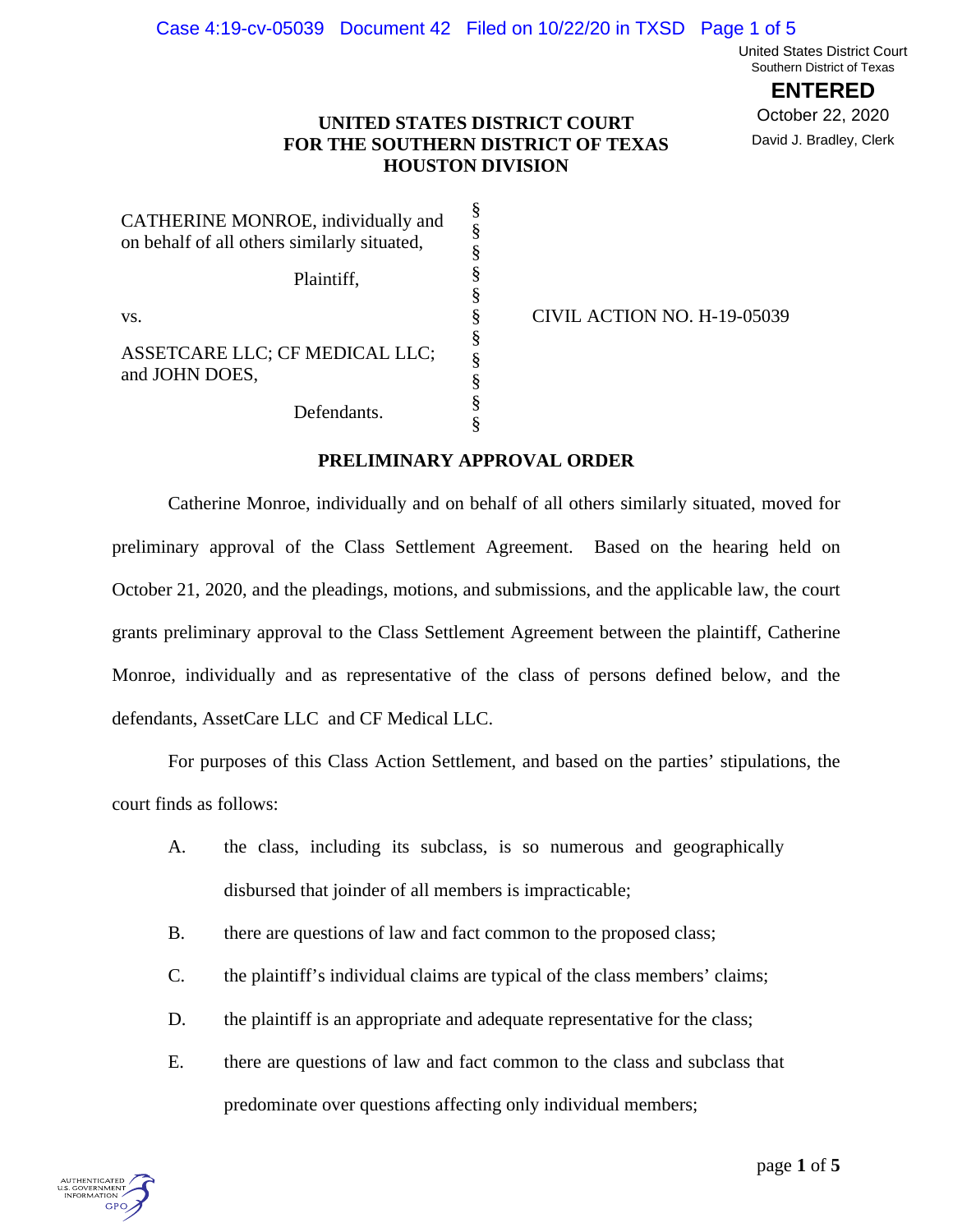- F. a class action is superior to other methods for fairly and efficiently settling this controversy;
- G. regarding appointment of class counsel under Fed. R. Civ. P.  $23(g)$ , the court finds, after considering the factors described in Fed. R. Civ. P.  $23(g)(1)(A)$ , plaintiff's counsel, STERN•THOMASSON LLP and CIMENT LAW FIRM PLLC, have, and will continue to, fairly and adequately represent the class members' interests; and
- H. regarding the proposed settlement, after considering the Agreement attached to the motion, the court preliminarily finds that, subject to a final hearing, the settlement is fair, reasonable, and adequate.

Under Fed. R. Civ. P.  $23(c)(1)$ , and for settlement purposes only, the court certifies this

action as a class action under Fed. R. Civ. P. 23(b)(2) and 23(b)(3) and, under Fed. R. Civ. P.

 $23(c)(1)(B)$ , orders the following:

(A) The Settlement Class is defined as:

All natural persons to whom AssetCare LLC mailed a letter between December 31, 2017, and January 21, 2020, which sought to collect a debt on behalf of CF Medical LLC, and offered a settlement of a debt on which the last payment or activity had occurred more than four years prior to the date of the letter without disclosing the debt was no longer legally enforceable.

(B) The Subclass is defined as:

All Settlement Class members whose letter was mailed between December 31, 2018, and January 21, 2020.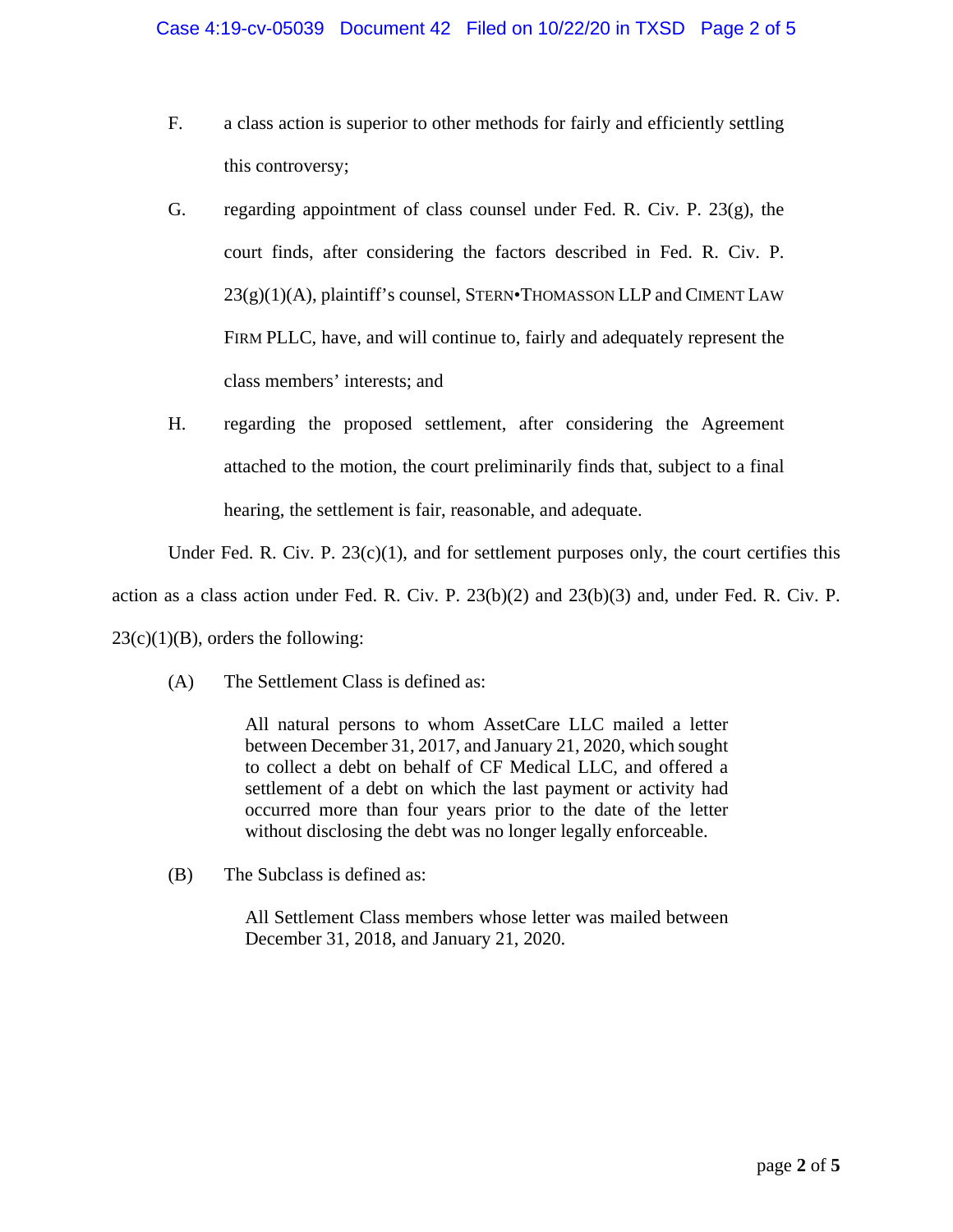- (C) The Class Claims are defined as those claims arising under the Texas Debt Collection Act (TDCA), Tex. Fin. Code § 392, *et seq*. based on AssetCare's collection letter in the form of Exhibit A to Plaintiff's Complaint [Doc. 1].
- (D) The Subclass Claims are defined as those claims arising under the Fair Debt Collection Practices Act (FDCPA), 15 U.S.C. § 1692, *et seq*. based on AssetCare's collection letter in the form of Exhibit A to Plaintiff's Complaint [Doc. 1].
- (E) Appoints the plaintiff, Catherine Monroe, as the Class Representative.
- (F) The firms STERN•THOMASSON LLP and CIMENT LAW FIRM PLLC are appointed as Class Counsel.
- (G) Heffler Claims Group LLC is appointed as the Third-Party Administrator who will send Notice of Settlement to Class Members and administer the Settlement.

The court finds that the Class Claims are those claims arising under the TDCA, which, in this case, permits only injunctive relief. The Class Recovery set forth in the Agreement provides final injunctive and other equitable relief that is indivisible with respect to the entire class. The Class is certified under Fed. R. Civ. P. 23(b)(2).

The court finds that the Subclass Claims are those claims arising under the FDCPA, which permit recovery of individual and class statutory damages that directly flow from liability to the Class as a whole on the TDCA claims forming the basis of the injunctive relief, and that those monetary damages are measurable by objective, class-wide standards that do not vary based on subjective differences between individual Class members. The Subclass is certified under Fed. R. Civ. P.  $23(b)(3)$ .

The court finds the notices to Class Members (Exhibit 1) and Subclass Members (Exhibit 2), and the longform notice (Exhibit 3), which will be maintained on the website created by the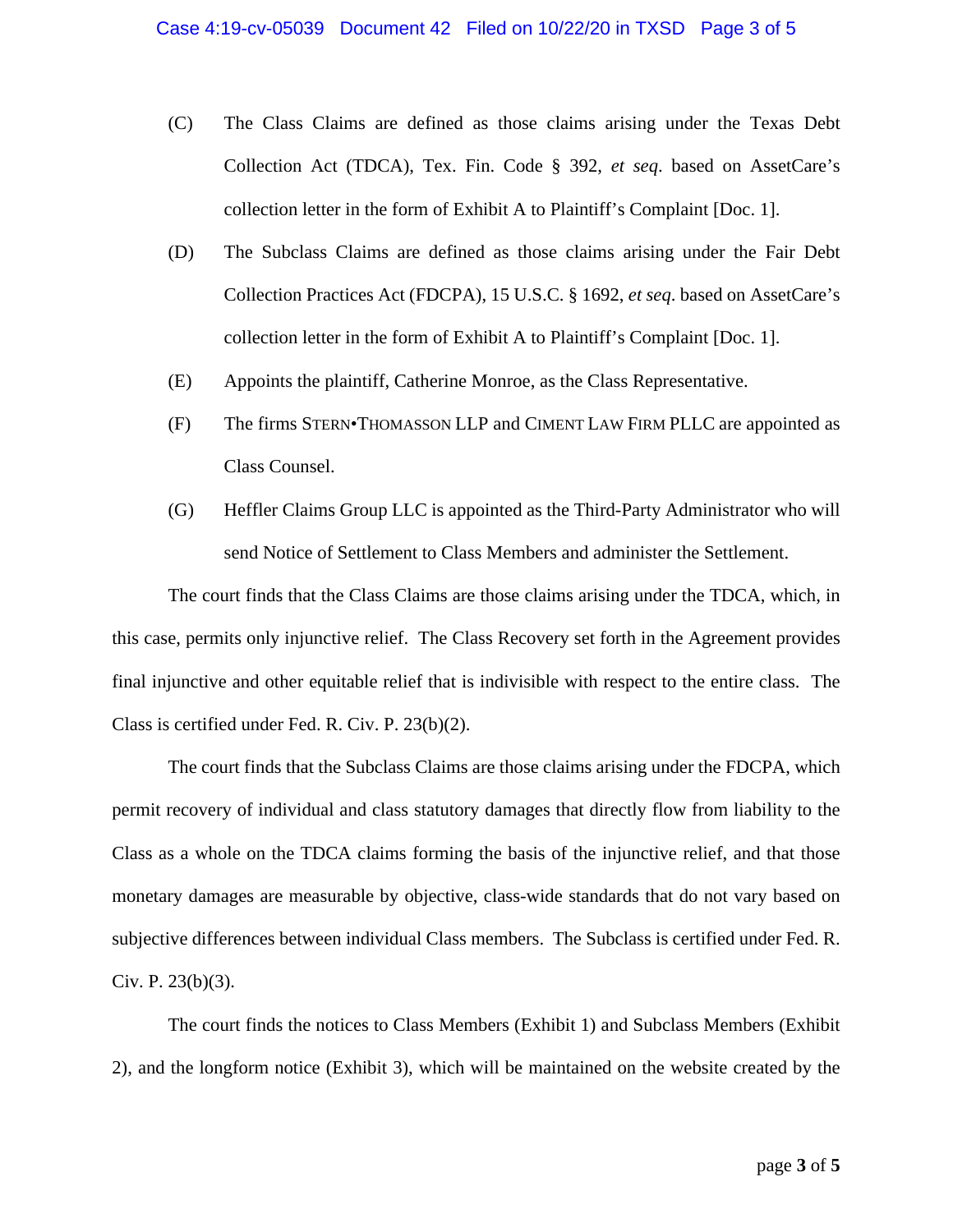## Case 4:19-cv-05039 Document 42 Filed on 10/22/20 in TXSD Page 4 of 5

Administrator, along with the parties' notice plan, are the only notice required to be given the Class. This notice satisfies the requirements of due process and of Rule 23 of the Federal Rules of Civil Procedure.

The court approves the parties' proposed notices and directs that they be mailed to each Class Member's and Subclass Member's last known address, as shown in the defendants' business records. The Administrator will establish a website and toll-free telephone number, and will mail the notices to Class Members and Subclass Members on or before **November 20, 2020.** The Administrator will send the notices by any form of U.S. Mail that provides forwarding addresses.

Class Members will have until **February 5, 2021**, to exclude themselves from, or object to, the Settlement. Any Class Members who want to exclude themselves from the Settlement must serve their request on the Administrator by that date.

Any Class Members who want to object to the Settlement must submit their objection in writing to the Clerk of the United States District Court for the Southern District of Texas and serve a copy of their objection on the Administrator. All objections must be in writing, personally signed by the objecting Class Member, and include: (1) the objector's name, address, telephone number, and the last four digits of their Social Security Number; (2) a sentence stating that to the best of their knowledge he or she is a member of the Settlement Class; (3) the name and number of the case: *Monroe v. AssetCare LLC, et al.*, Case No. 4:19-cv-05039; (4) the factual basis and legal grounds for the objection to the Settlement, and whether the objection applies only to the objector, to a specific subset of the class, or to the entire class; (5) the identity of any witnesses who the objector may call to testify at the Final Fairness Hearing; and (6) copies of any exhibits the objector may seek to offer into evidence at the Final Fairness Hearing. The objection must indicate whether the Class Member or their lawyer intends to appear at the Final Fairness Hearing. Any lawyer who